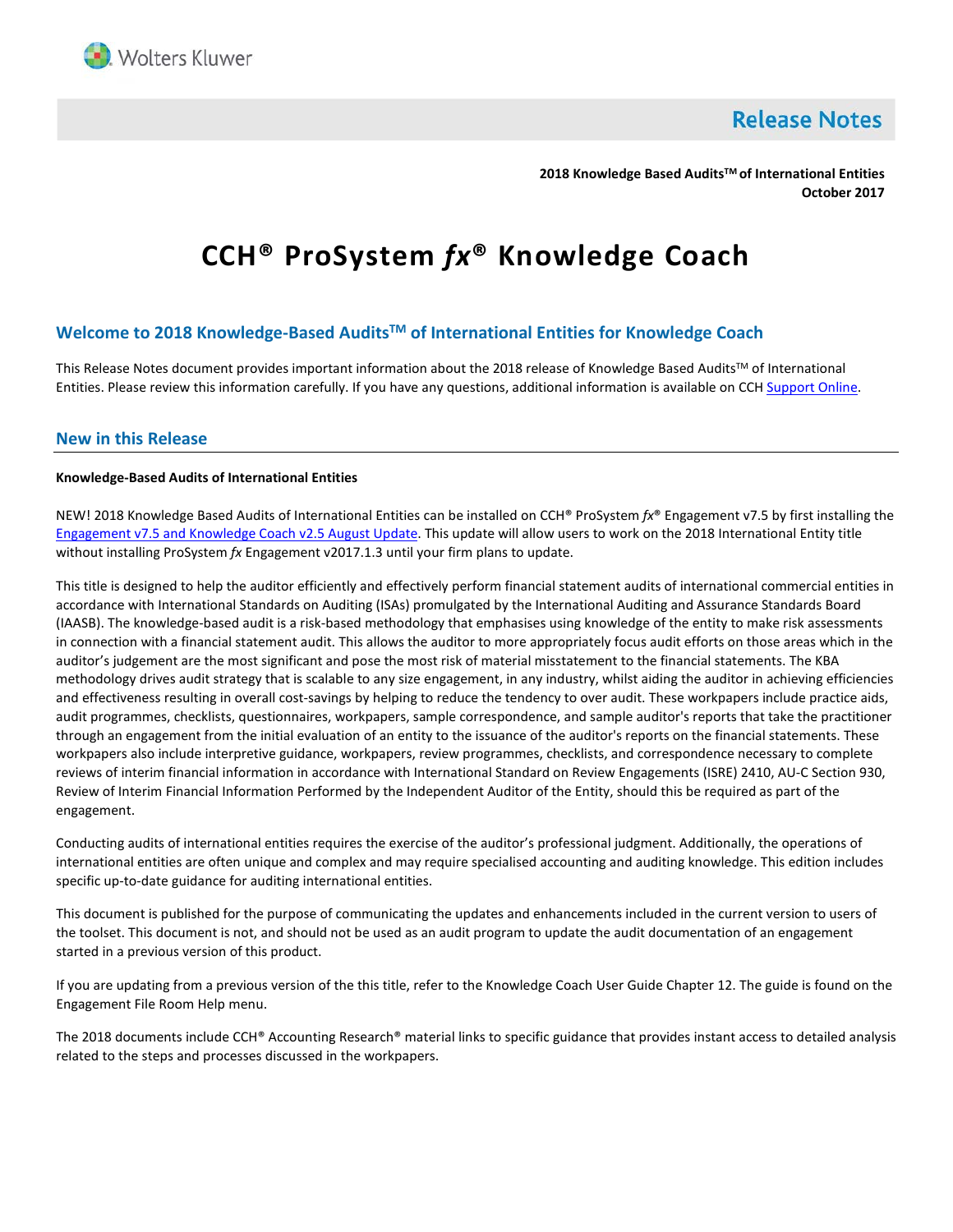#### **2018 Edition of Knowledge-Based Audits of International Entities**

This edition features numerous enhancements, including:

- Removing and adding columns to KBA-103, Evaluation of Internal Control Deficiencies Table. These new columns make it easier to evaluate and classify control deficiencies.
- Adding table, "Communication of Internal Control Deficiencies" in KBA-103. This table is added to allow the auditor to document the auditor's communication of internal control deficiencies to those charged with governance and management. If a deficiency in table 1 is a significant deficiency or a deficiency in internal control it will flow to this new table.
- Reorganizing and rewording columns in Table 2 and 3 of KBA-400, and moving the column to describe the control deficiency to the end for better documentation flow. If you select "No" in the following columns, your control deficiency documented in the last column will flow to KBA-103:
	- Are Controls Activities Present.
	- Effectively Designed and Implemented.
	- Do Compensating Controls, If Any, Adequately Reduce the Risks of Material Misstatement.
	- Are Control Activities Functioning.
- Reorganizing and rewording columns in Relevant Principles and Points of Focus table of KBA-401, and moving the column to describe the control deficiency to the end for better documentation flow. If you select "No" in the following columns, your control deficiency documented in the last column will flow to the conclusion section:
	- Are the Relevant Principles or Points of Focus Present.
	- Are the Identified Controls Effectively Designed and Implemented.
	- Do Compensating Controls Adequately Reduce the Risks of Material Misstatement.
	- Are the Relevant Principles Functioning for this Component of Internal Control.
- In KBA-401, adding an "N/A" option to the "Are the Relevant Principles of Points of Focus Present?" column to the "Points of Focus" rows ONLY. The user could document the points of focus as not applicable, and the user will not respond to any other columns for that particular row as the diagnostics will clear. The user should focus on the functioning of the relevant principles as not all of the points of focus are required or applicable.
- Removing user options in the "System Change Controls" column of the "Less Complex IT Structure" table.
- Reorganizing and rewording columns in the "More Complex IT Structure" table of KBA-402, and moving the column to describe the control deficiency to the end for better documentation flow. If you select "No" in the following columns your control deficiency documented in the last column will flow to the conclusion section:
	- Are Controls Activities Present.
	- Effectively Designed and Implemented.
	- Do Compensating Controls, If Any, Adequately Reduce the Risks of Material Misstatement.
	- Are Control Activities Functioning.
- Reorganizing and rewording columns in the "Activity-Level Control Objective" table of KBA-40X series, and moving the column to describe the control deficiency near the end for better documentation flow. If you select "No" in the following columns your control deficiency documented will flow to the conclusion section:
	- Are Controls Designed Effectively.
	- Are Key Controls Implemented.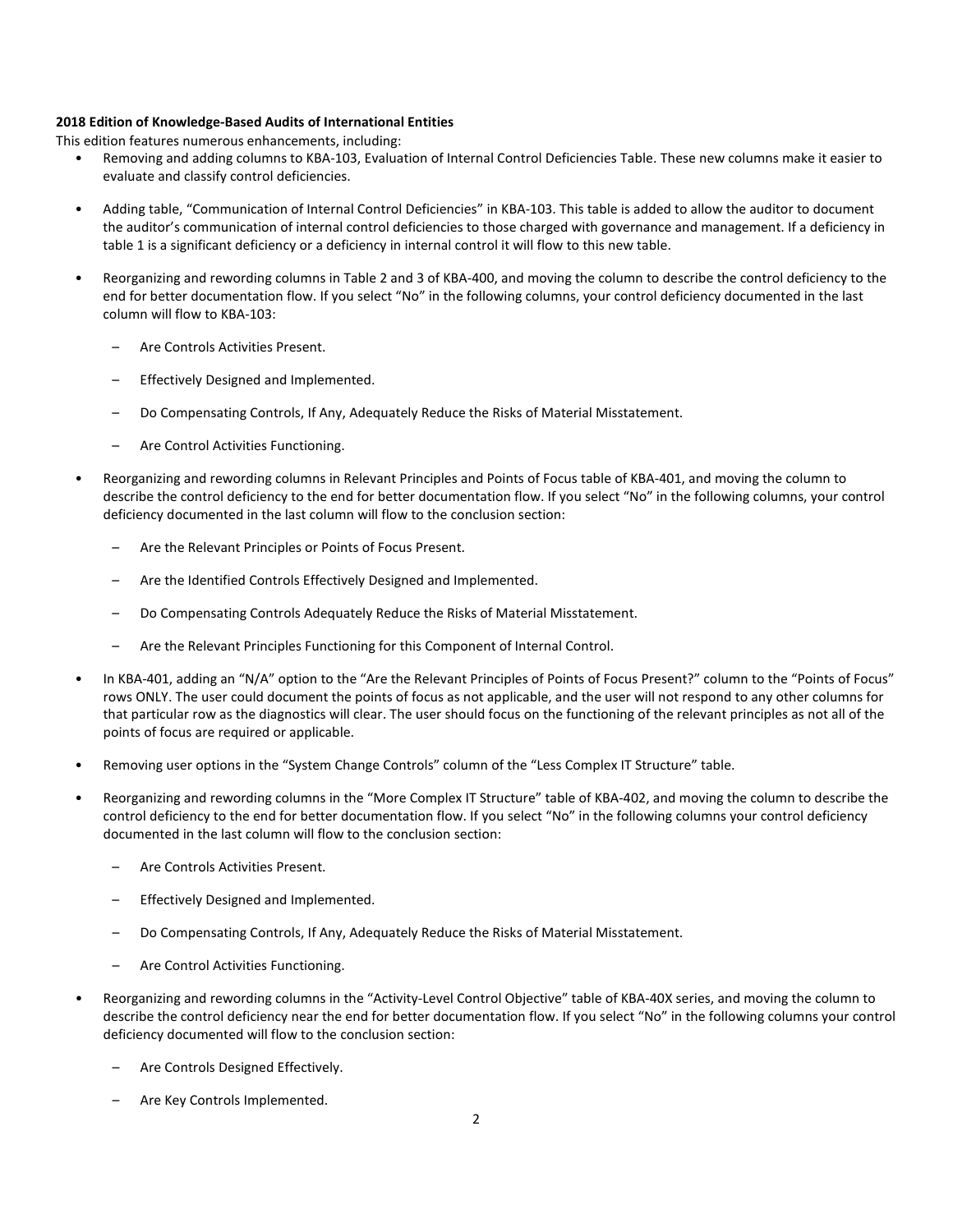- Do Compensating Controls Adequately Reduce the Risks of Material Misstatement Created by the Deficiency.
- Are Control Activities Functioning.
- Also if you select "Partially" in column, Are Controls Designed Effectively, the control deficiency documented will flow to the conclusion section.
- Adding the functionality to allow users to insert custom rows anywhere in the subprocess table in KBA-40X series.
- Adding appropriate "Segregation of Duties" control objectives to the KBA-40X Series.
- Removing flow in AID-601 on steps 9, 10, and 11 that flow to KBA-102. Flow will remain on other steps in this workpaper.
- Adding "We incorporated an element of unpredictability in designing further audit procedures as follows: (Describe) (See example in practice point above)" to "Management Override" Financial Statement Level Risk in the Planned Overall Response column of KBA-502.
- Pre-setting the "Control Risk" column in KBA-502 to "Max" if the user selects the Tailoring Questions, "Has the auditor been engaged to perform an integrated audit?" and "Does the auditor intend to test the operating effectiveness of internal controls over financial reporting?" as "No" in AUD-100
- Adding new KCO-003 Answer Effects for the Engagement-Level Tailoring Questions Workpaper that will show all answer effects of each tailoring question in AUD-100.
- Adding rounding columns in AID-801 and KBA-301 word versions to match the excel versions of these workpapers.
- Adding two new columns in AID-201, Section I: Nature of Nonattest Services Provided table for user to document the firm and client personnel overseeing the nonattest services
- Adding an "N/A" option in the step 12 table of AID-701, "Final Assessment of Control Risk" column.
- Removing steps in AUD-201 that are duplicated in AUD-101 and moving one step from AUD-201 to AUD-101.
- Adding a "Maximum" and "Slightly Below Maximum" option in AUD-701, planned control reliance column.

[Click here](http://support.cch.com/updates/KnowledgeCoach/pdf/guides_tab/2018%20International%20Entities%20Title%20Overview%20for%20Knowledge%20Coach%20Users.pdf) for the 2018 Audits of International Entities Title Overview for Knowledge Coach Users.

In addition, forms and practice aids throughout have been updated to include new examples and tips, and where applicable, to take into account:

## **New literature, standards, and developments, reflected in the following current audit and accounting guidance:**

- International Standard on Auditing (ISA) 250 (Revised), Consideration of Laws and Regulations in an Audit of Financial Statements
- ISA 810 (Revised), Engagements to Report on Summary Financial Statements
- International Standard on Review Engagements (ISRE) 2410, AU-C Section 930, Review of Interim Financial Information Performed by the Independent Auditor of the Entity

## **Important Notes:**

- Make sure to save changes to workpapers before closing the workpaper or the binder to ensure data is correctly updated.
- If your Current Editor Knowledge Coach Microsoft® Word workpapers become read-only or crash, please do the following:
	- Keep the binder with the affected workpapers open.
	- Highlight the workpaper in the binder window and go to **Tools > Save Knowledge Coach Answers**.

## **System Requirements**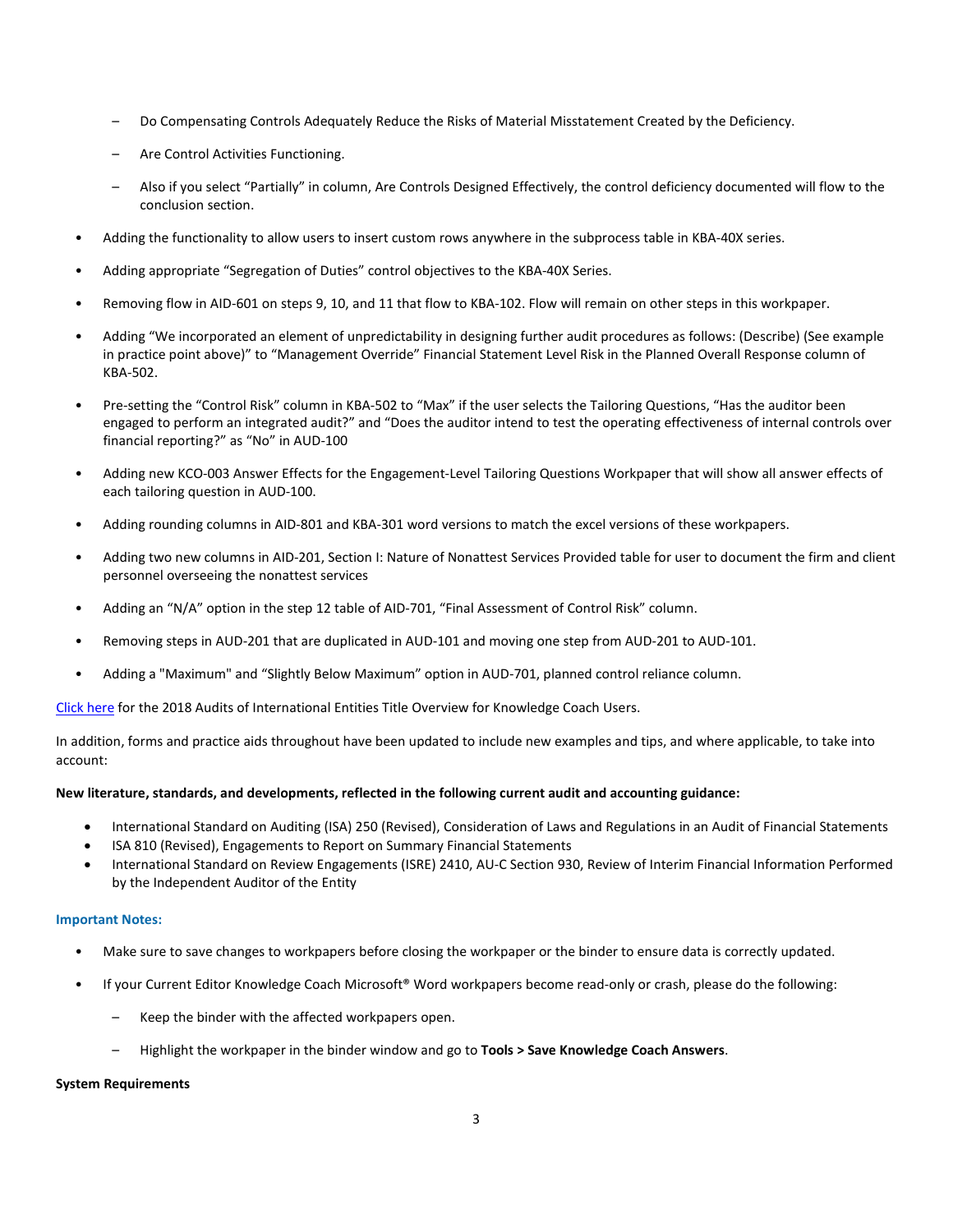- This title requires the 2017 Financial Statement Base Title. The 2017 Financial Statement Base title MUST be installed with one of the following versions of CCH® ProSystem *fx* ® Engagement and Knowledge Coach.
	- Engagement v7.5.100.1223 and Knowledge Coach v2.5.100.1224 available through the ProSystem *fx* Engagement v7.5 and Knowledge Coach v2.5 August Update. To identify what version you are running, please go to the **Help > About** window within the application.
	- Engagement and Knowledge Coach v2017.1.3 or later.
- A minimum of 4GB of RAM is required for optimal performance when opening and navigating through Knowledge Coach workpapers.

#### **License Requirements**

This title requires the Knowledge-Based Audits of International Entities license. Any user that does not have a license for this title will not be able to use Knowledge Coach functionality in workpapers.

For more information on how to update your licensing, view [How do I add or update CCH ProSystem fx Engagement Licenses?](https://support.cch.com/kb/solution.aspx/sw3937) on our website.

For more information on how to assign licenses, view [How do I assign Engagement Licenses?](https://support.cch.com/kb/solution.aspx/sw3943) on our website.

## **Download Instructions**

If you are planning to use this title on Engagement v7.5 and Knowledge Coach v2.5, ensure you apply ProSystem *fx* Engagement v7.5 and Knowledge Coach v2.5 August Update to all machines including Admin servers and terminal servers before installing the title. Review the August Update [release notes](https://support.cch.com/updates/Engagement/patch75/Engagement%20and%20KC%20August%202017%20Update%20Release%20Notes.pdf) for more information on deployment.

To download this title:

- 1. Navigate to the [Knowledge Coach Updates](http://support.cch.com/updates/KnowledgeCoach) section of the Engagement Support Website.
- 2. Select the Knowledge Coach Series. The series are arranged by title type, then industry.
- 3. Click on the Download File link next to the title you wish to download.

**Note**: On some occasions the content package file (.KCP) will download with the extension changed to .ZIP. If this occurs, please change the extension of the downloaded file to KCP using all capital letters.

You must install the 2017 Financial Statement Base title before installing the 2018 Knowledge Based Audits of International Entities.

The Financial Statement Base title is also available on th[e Knowledge Coach Update Website.](http://support.cch.com/updates/KnowledgeCoach)

The Knowledge Coach Content Package (KCP) download is a proprietary file that must be installed from within Engagement. Save this KCP file to a location on your local drive, and follow the Installation Instructions included in the Release Bulletin.

# **Installation Instructions**

Once you have downloaded your Knowledge Coach title, you will need to add it to the list of titles within CCH ProSystem *fx* Engagement. The only additional system requirement is approximately 75MB of disk space to store your Knowledge Coach Program content files. Please refer to the Engagement with Knowledge Coach Release Notes for any other system requirements.

After downloading the 2018 Knowledge Based Audits of International Entities, do the following: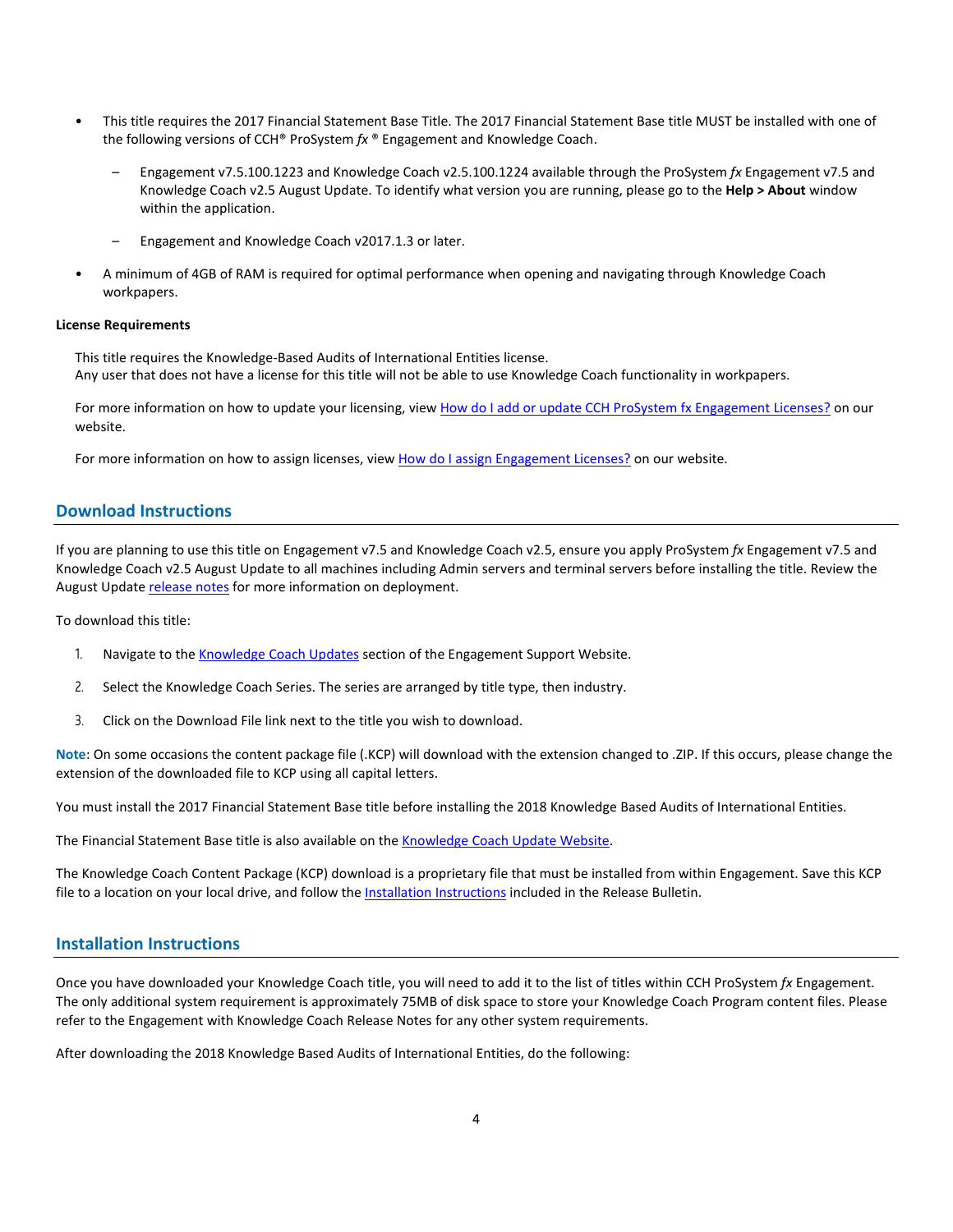- 1. Launch the Engagement Workpaper Management application so that the Local File Room is displayed. Select Tools > Knowledge Coach Titles.
- 2. The Knowledge Coach Titles window will be displayed.
- 3. Choose **Add Title**.
- 4. Browse to the title package file (\*.KCP) that you previously downloaded from the Knowledge Coach Support Web site.
- 5. Choose **Open**.
- 6. The system will display a progress indicator while the title package is added. You will receive a message that the title has been successfully installed once the process is complete.

To release a title:

- 1. Select one of the Knowledge Coach titles in the list that has been added but is not yet released.
- 2. Choose **Release Title**. The current date and time will be displayed in the Date released column, and the status will change to "Released."

**Note**: In the Engagement Admin module, add and assign a Knowledge Coach module and the applicable Knowledge Coach title license to staff before using the workpapers.

**Important**: Once the 2018 Knowledge-Based Audits of the International Entities title has been added and released, they will be automatically deployed to other staff members when they login to the "Office" location, or when they synchronize a binder that contains Knowledge Coach workpapers from this title.

# **Online Permission Key**

Permission key files may be downloaded from ou[r website](https://prosystemfxsupport.tax.cchgroup.com/permkey/download.aspx) or when adding or updating the new licenses within CCH ProSystem *fx* Engagement with Knowledge Coach v7.5 and higher. After updating the license file in the Engagement Admin module, licenses need to be assigned to the staff who will use 2018 Knowledge-Based Audits of International Entities.

If you have not already established a Single Sign-on (SSO) account with Customer Service, we urge you to do so at this time.

## CCH® Accounting Research Manager®

CCH's Accounting Research Manager ("ARM") is the most comprehensive, up-to-date and objective online database of financial reporting literature. It includes all authoritative and proposed accounting, auditing, and SEC literature, plus independent, expert-written interpretive guidance.

Available on ARM, the Knowledge-Based Audits of International Entities Guide helps you comply with the most recent professional standards and guidance for the conduct of audits of International Entities and to integrate the use of practice aids, tools, and other resources with its guidance. This publication supplements and complements the Knowledge-Based documents that are available in Knowledge Coach.

If you subscribe to an ARM library that includes International Entity content, you can link directly to source material from Resources within Knowledge Coach documents. These links have been updated to refer to the accounting standards under the ISAB Accounting Standards. Also, if you subscribe to the Knowledge-Based Audits of International Entities Guide on ARM, you can take advantage of references to the guide material from within the Knowledge Coach documents.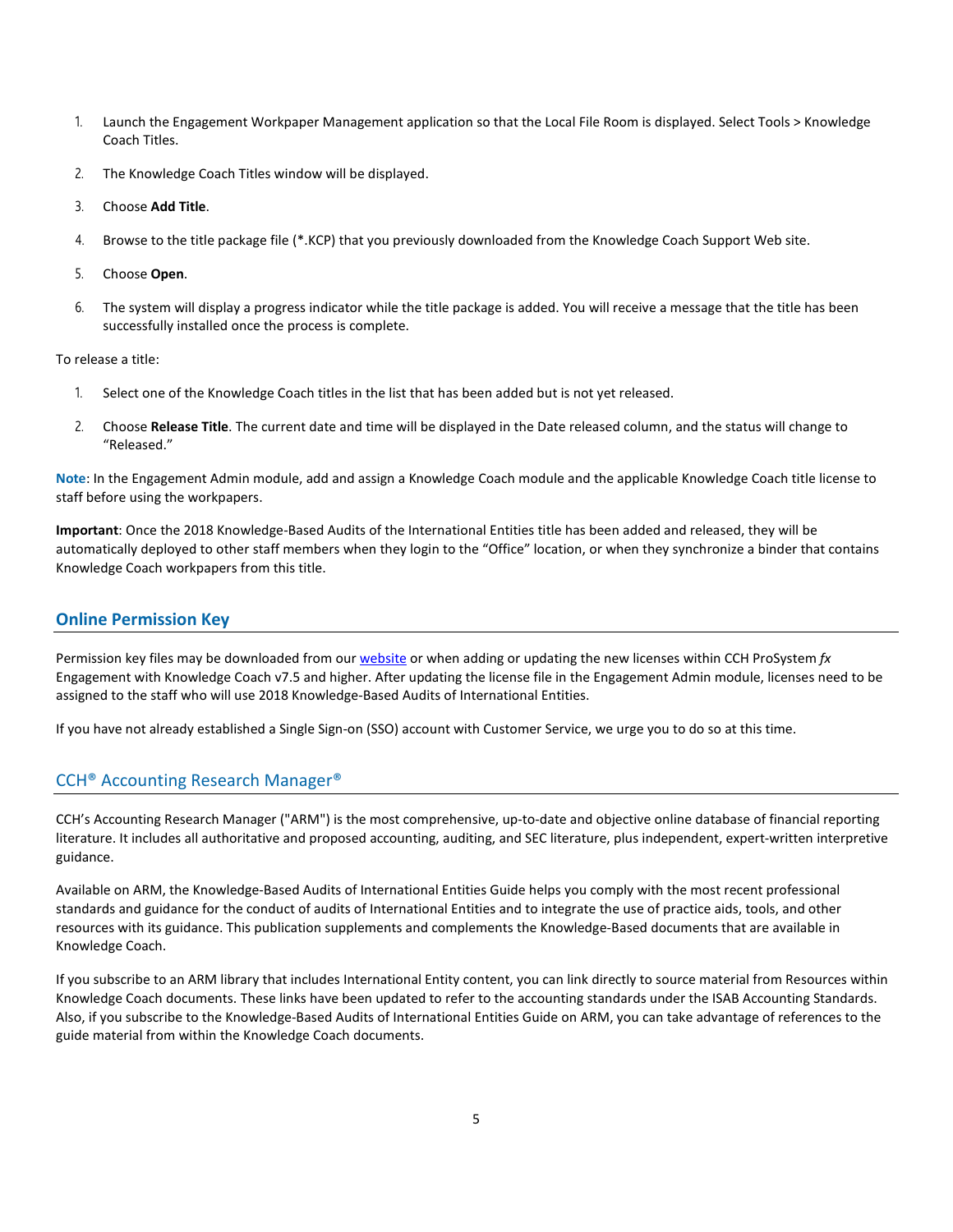With Accounting Research Manager, you maximize the efficiency of your research time, while enhancing your results. Learn more about our content, our experts, and how you can request your free trial by visiting the [Accounting Research Manager website.](http://www.accountingresearchmanager.com/) You can also access the Accounting Research Manager Web site by selecting **Engagement > Binder Window > Shortcuts Bar > Guidance tab**.

# Using Your Knowledge Coach Content

To use your Knowledge Coach Workpaper Templates, do the following:

- 1. Open a binder in Engagement.
- 2. Select the workpaper tab into which you would like to insert the workpaper.
- 3. Select **New Knowledge Coach Workpaper** from the toolbar or File menu.
- 4. The *New Knowledge Coach Workpaper* dialog appears (Figure 1).
- 5. Select the **New Knowledge Coach Title** with the content you would like to use. You can only select titles you have installed. The information displayed changes to reflect the workpaper organization available for the selected title.
- 6. Select the **Knowledge Coach Workpapers** to insert into your binder and click **OK**.
- 7. In the *Selected Workpaper Properties* dialog, each workpaper name is automatically loaded into the Name field. Add a **workpaper index** in the Index field and make any Name modifications you desire. You can also modify the tab location or the roll forward settings for each workpaper.
- 8. Click **OK**. The integrated Knowledge Coach workpaper is now inserted into your engagement binder.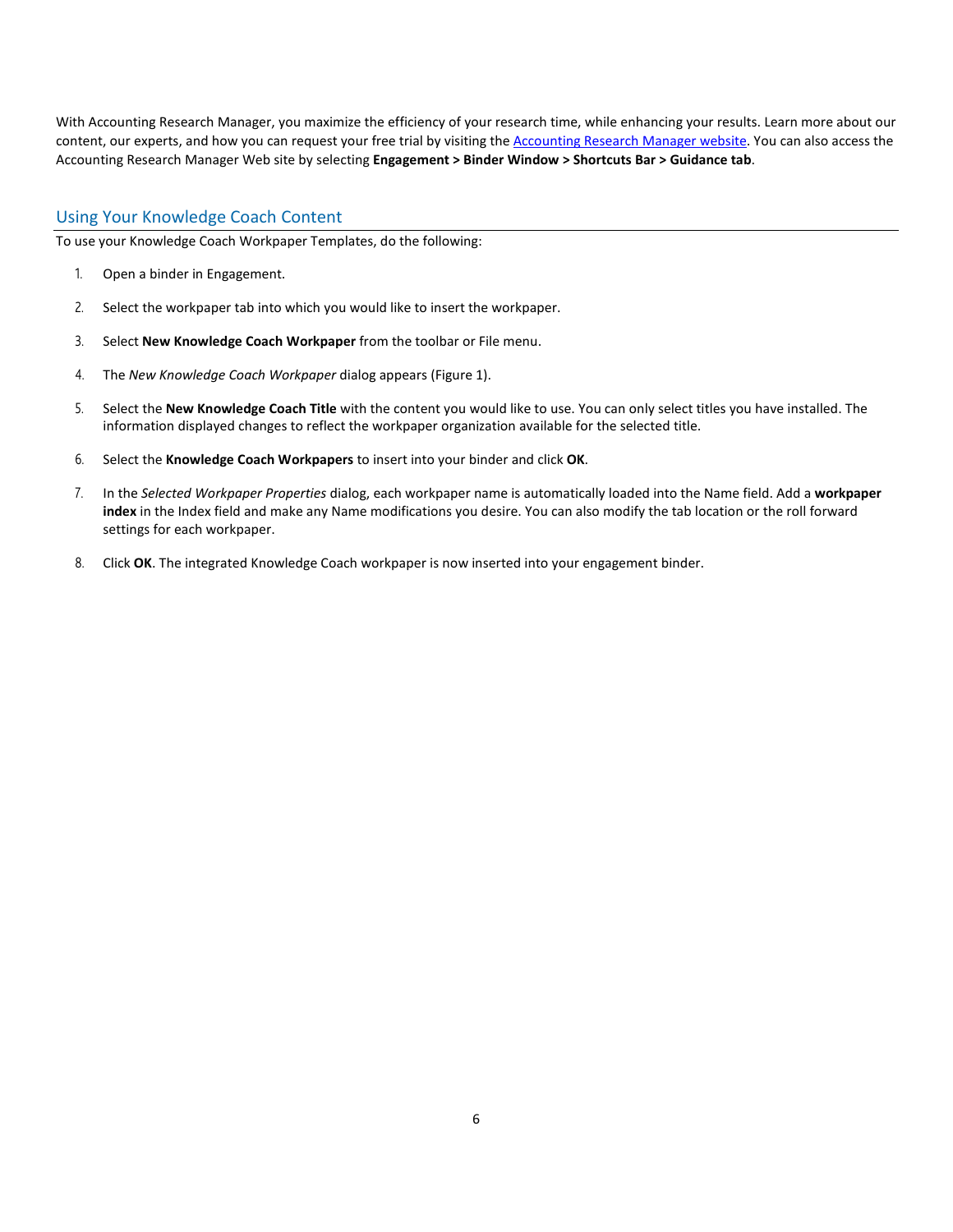**Note:** For more information on how to use Knowledge Coach workpapers in your binder, see the Knowledge Coach User Guide.

 $\times$ 

New Knowledge Coach Workpaper

| Industry title selection                  | Workpaper selection                                                                                                                                                                                                                                                                                                                                                                                                                                                                                                    |                                                                             |
|-------------------------------------------|------------------------------------------------------------------------------------------------------------------------------------------------------------------------------------------------------------------------------------------------------------------------------------------------------------------------------------------------------------------------------------------------------------------------------------------------------------------------------------------------------------------------|-----------------------------------------------------------------------------|
| $\leftarrow$ $\alpha$                     | $\alpha$                                                                                                                                                                                                                                                                                                                                                                                                                                                                                                               | -8<br>∔å                                                                    |
| 2018 KBA International                    | Add independent workpapers without foundation workpapers                                                                                                                                                                                                                                                                                                                                                                                                                                                               | Details of selected workpaper                                               |
|                                           | 000-Resources<br>E<br>100-The Communications Hub<br>面板<br>200-Pre-Engagement Procedures<br>⊞…[<br>300-Risk Assessment-Understanding the Entity & Environment<br>⊕…⊡<br>க்⊹Г<br>400-Risk Assessment-Design of Internal Controls<br>面板<br>500-Assessing Risk of Material Misstatement<br>ச்⊹⊡<br>600-Audit Procedures-Response to Assessed Risks<br>700-Audit Procedures-Tests of Internal Controls<br>க்⊹⊡<br>⊕-⊡<br>800-Audit Procedures-Substantive Tests<br>⊕⊹⊟<br>900-Evaluating, Concluding & Reporting Procedures | Highlight a workpaper or select<br>a workpaper check box to see<br>details. |
| $\overline{\phantom{a}}$<br>$\rightarrow$ |                                                                                                                                                                                                                                                                                                                                                                                                                                                                                                                        |                                                                             |
|                                           | ОК                                                                                                                                                                                                                                                                                                                                                                                                                                                                                                                     | Help<br>Cancel                                                              |

Figure 1 - New Knowledge Coach Workpaper

# **Additional Information on Knowledge Coach and the KBA Methodology**

## **Knowledge-Based Audit (KBA) Methodology**

Allows the results of one set of procedures to become the input for the next. The key components of the KBA methodology include:

- An Overview that guides auditors through the methodology;
- Knowledge-Based Audit documents, integral to the risk assessment and overall audit processes, which contain steps and procedures required by ISAs;
- Customizable Audit Programs that take auditors through related steps and procedures;
- Practice Aids to help auditors complete steps or processes outlined in the Knowledge-Based Audit documents and Audit Programs;
- Auditor's Reports that provide a variety of sample auditor's opinions on audited financial statements; and
- Correspondence documents that provide sample letters to be used to comply with ISA requirements and in many other common situations.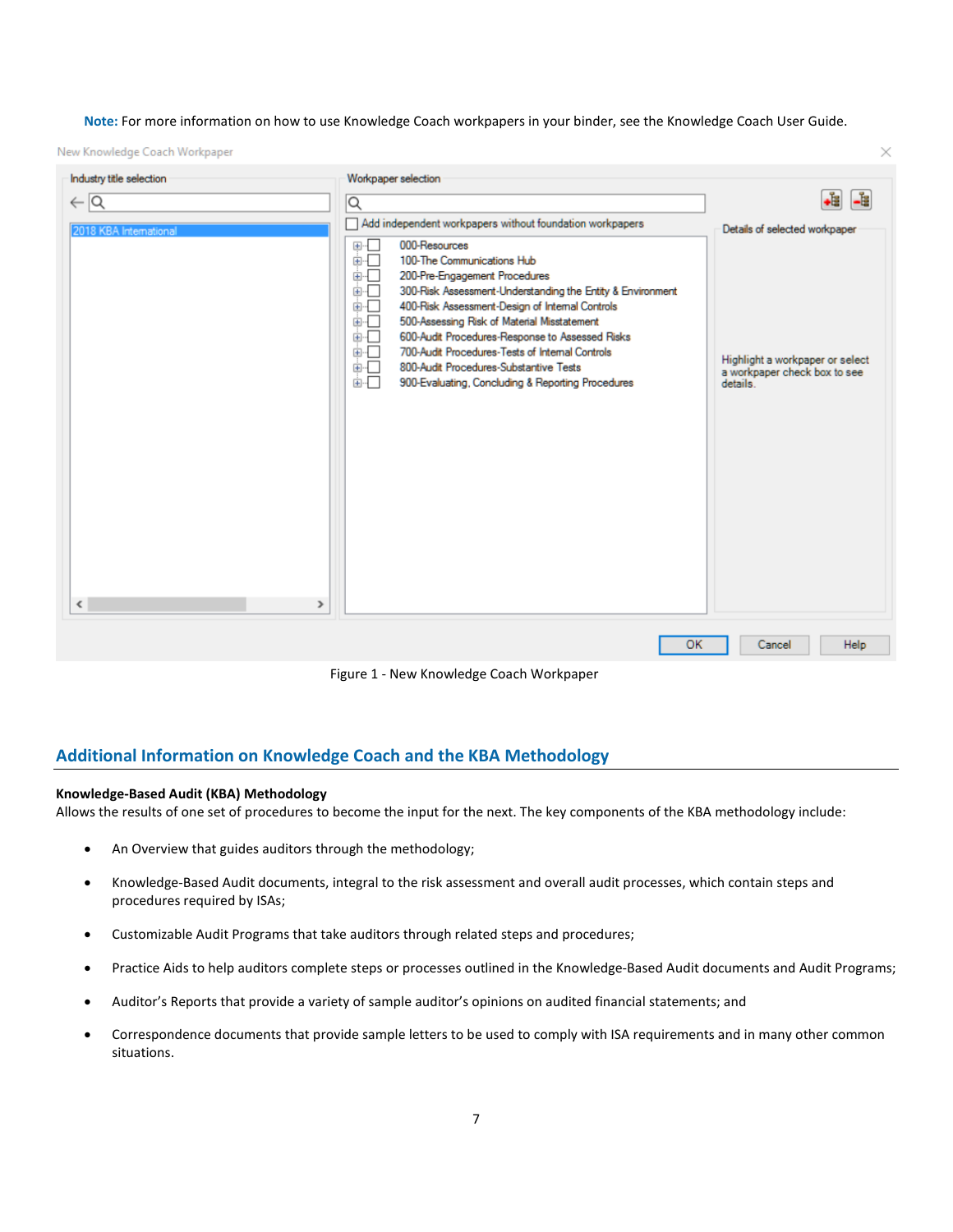- The International Auditing and Assurance Standards Board's (IAASB) Risk Assessment Standards The practice aids and tools in the 2018 Knowledge-Based Audits of International Entities are designed around the IAASB's risk assessment standards to assist auditors of nonpublic international entities by:
	- Facilitating compliance with ISAs;
	- Encouraging more effective audits through tailored audit programs and comprehensive practice aids;
	- Helping auditors to focus on and respond to identified audit risks; and
	- Enhancing audit documentation.

#### **CCH® ProSystem** *fx***® Knowledge Coach**

Knowledge Coach functionality allows auditors to use the Knowledge-Based-Audit methodology more efficiently by eliminating the need for duplicate entry of the same information, tailoring audit documentation to each particular engagement, and documenting the link between risks identified and procedures performed. AUD-100 Tailoring Question is a document in Knowledge Coach that presents engagement-level questions designed to aid in tailoring the engagement documentation to fit each client. Completing the questions helps the auditor avoid duplication and unnecessary workpapers.

**Note:** Before you begin your audit, please review the guidance in AUD-101 Overall Audit Program. This workpaper is intended to be your road map through a Knowledge-Based Audit methodology. You should start your audit with AUD-100 Tailoring Question Workpaper and AUD-101 Overall Audit Program.

#### • **Risks**

Can be captured via the Risk Summary task pane from any Knowledge Coach workpaper by the current editor of KBA-502 Summary of Risk Assessments. This allows the user to continuously assess risks during the engagement. Several workpapers prompt the consideration of the presence of risks, but the Risk Summary task pane must be used to document those risks. All documented risks flow to the Risk Summary. To ensure risks show in findings tables, make sure to check the "workpaper identified in" field of the Risk pane.

#### • **Information Flow**

Helps cut down on the time spent duplicating information across forms. In addition, the flow of consistent information ensures that information and updates to information are not missed between workpapers. Drill-down functionality helps the user navigate quickly to the source of the information, aiding in the review of the audit file.

#### • **Diagnostics**

Help keep track of unresolved issues like unanswered questions, incomplete risks, program steps not linked to risks or relevant assertions, missing workpaper, and more.

## • **Links to Accounting Research Manager (ARM**)

If you subscribe to an ARM library that includes audit content, you can link directly to source material from Resources within Knowledge Coach workpapers. These links have been updated to reference to the accounting standards under the FASB Accounting Standards Codifications and the auditing standards issued by the AICPA. Also, if you subscribe to the Knowledge-Based Audits of International Entities Guide on ARM, you can take advantage of links to the audit guide material from within the Knowledge Coach documents.

## • **Interpretive Guidance**

It is integrated into each Knowledge Coach template through the Tips view of each new task pane. Informational features include Practice Points, Examples, Optional Workpapers, and Resources to help auditors work more effectively and efficiently. You can also navigate from Resources within a document or the tip pane directly to CCH's Accounting Research Manager and industry audit guides by simply clicking on the Reference.